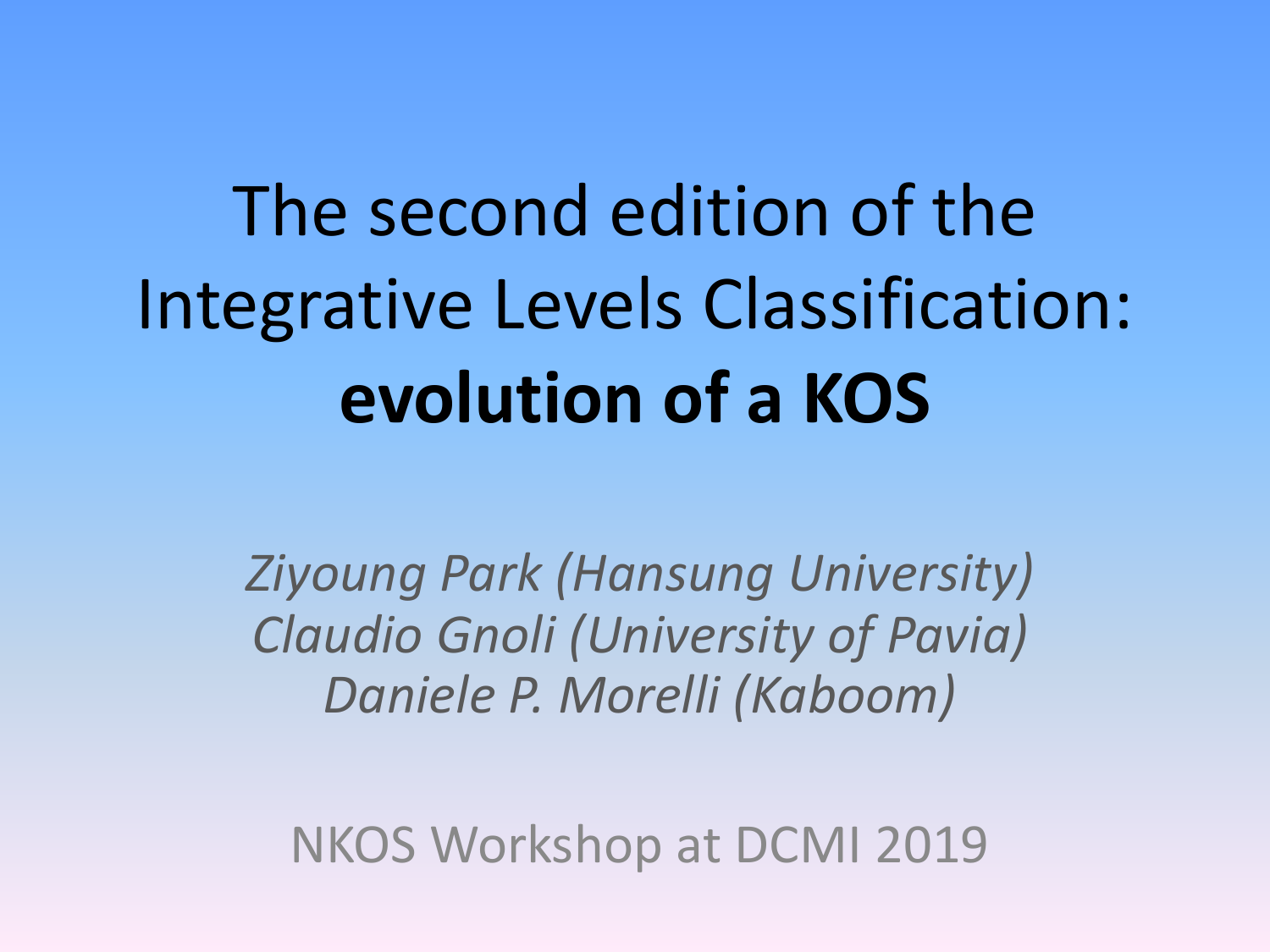#### Integrative Levels Classification

- Inspired to a project of the Classification Research Group (1969)
- Developed since 2004 by an international team
- Lists phenomena instead of disciplines
- Freely faceted (= any concept combinable with any other)

| Integrative Levels Classification                                                                                  | project | scheme | how it works | León Manifesto | references |  |  |
|--------------------------------------------------------------------------------------------------------------------|---------|--------|--------------|----------------|------------|--|--|
|                                                                                                                    |         |        |              |                |            |  |  |
|                                                                                                                    |         |        |              |                |            |  |  |
| Integrative Levels Classification                                                                                  |         |        |              |                |            |  |  |
| The Integrative Levels Classification (ILC) is a knowledge organization system featuring experimental innovations. |         |        |              |                |            |  |  |

http://www.iskoi.org/ilc/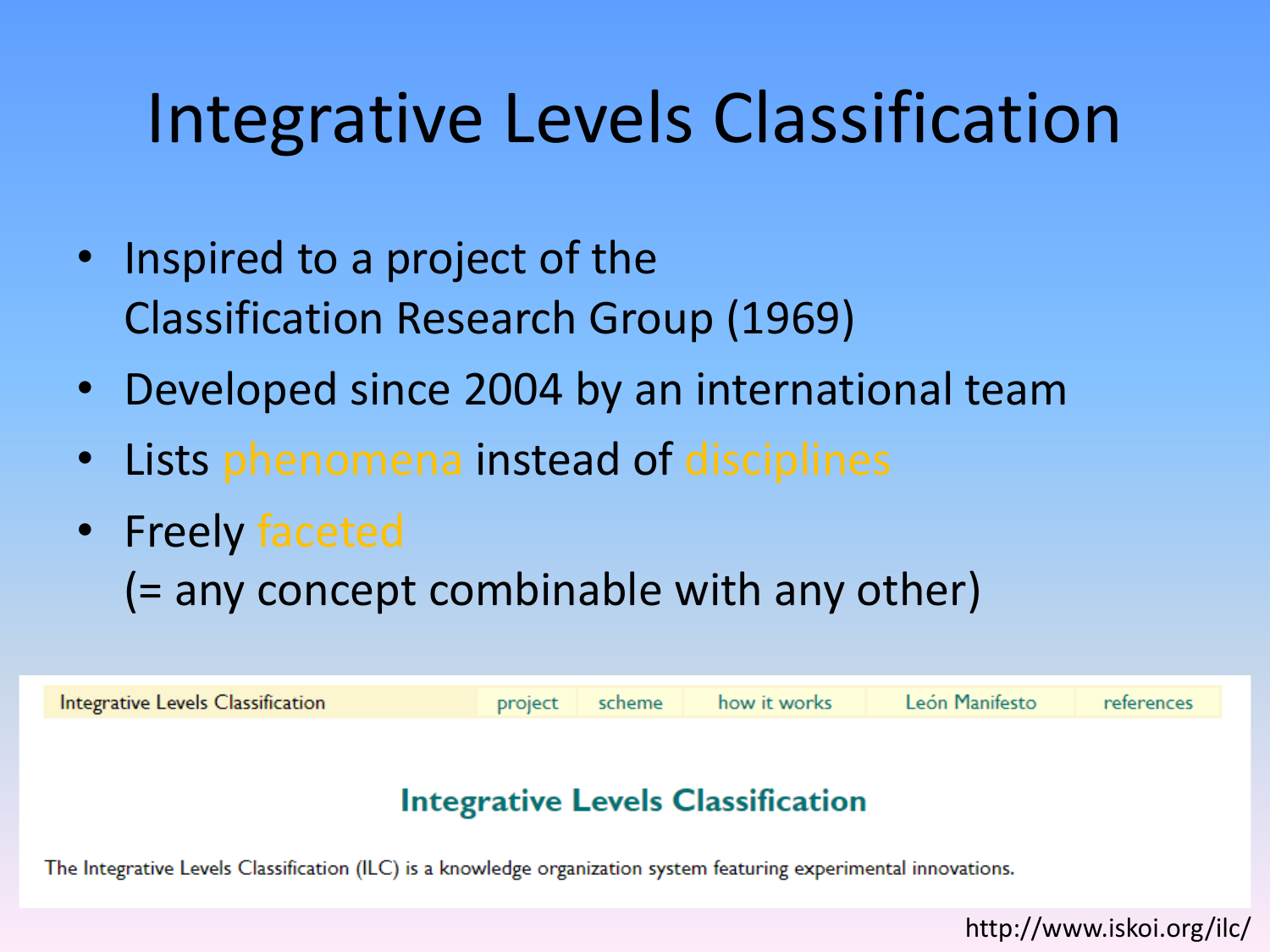## ILC1 vs. ILC2

- Published 2011 2019
- No. of Classes 7,052 10,845
- Classes moved e.g. *z* 'religion' *r* 'rituals'
- Classes expanded e.g. *al* 'algebraic structures'
- Notation improved e.g. negative digits (dates & quantities)
- Facet categories reordered
- New facet category *4* 'disorder' inspired by Edgar Morin's philosophy: no real structure works perfectly!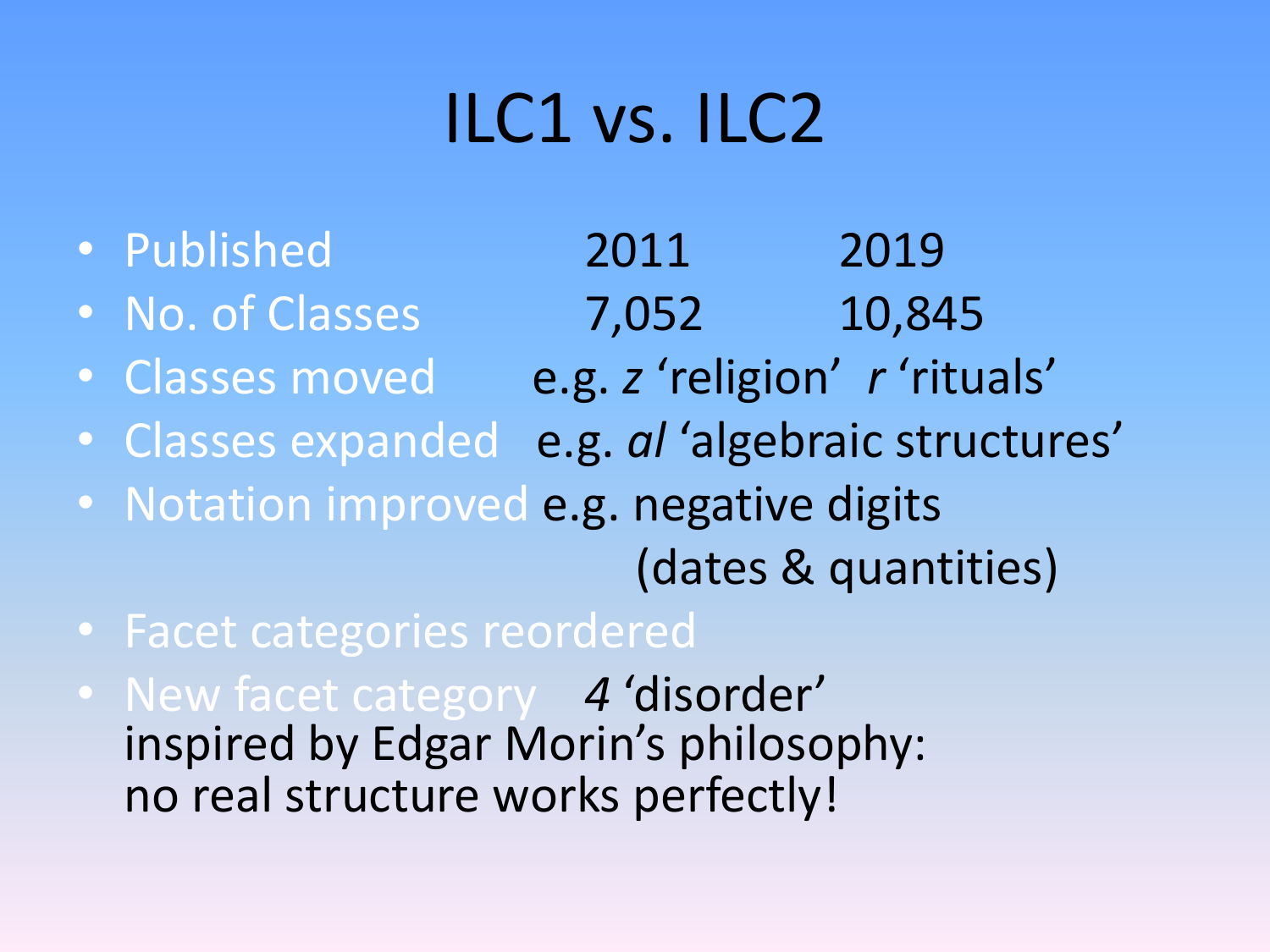#### Classes moved & rearranged

| е  | atoms             | ÷ |          |  | е            | atoms            |   |
|----|-------------------|---|----------|--|--------------|------------------|---|
| f  | molecules         | ÷ |          |  | f            | molecules        |   |
| g  | bodies            | ÷ |          |  |              | continuum bodies |   |
| h  | celestial objects | ÷ | jc rocks |  | 9            |                  |   |
| i. | weather           | ÷ |          |  | h            | celestial bodies | ÷ |
| j  | land              | ÷ |          |  | $\mathbf{i}$ | rocks            | ÷ |
| k  | genes             | ÷ |          |  | j            | land             | 4 |
| г  | bacteria          | ÷ |          |  | k            | genes            |   |
|    | organisms         | ÷ |          |  | п            | bacteria         |   |
| m  |                   |   |          |  | m            | organisms        |   |
| n  | populations       | ÷ |          |  | n            | populations      |   |
| 0  | instincts         | ÷ |          |  | $\bf{0}$     | instincts        |   |
| p  | consciousness     | ÷ |          |  |              |                  |   |
| q  | signs             | ÷ |          |  | p            | consciousness    | ÷ |
| r  | languages         | ÷ |          |  | q            | language         | ÷ |
| s  | civil society     | ÷ |          |  | r            | rituals          | ÷ |
| t  | governments       | ÷ |          |  | s            | communities      | ÷ |
| u  | economies         | ÷ |          |  | t            | polities         |   |
| ٧  | technologies      | ÷ |          |  | u            | enterprises      |   |
| ₩  | artifacts         | ÷ |          |  | ٧            | technologies     |   |
|    |                   |   |          |  | w            | artifacts        |   |
| ×  | art               | ÷ |          |  | x            | artworks         |   |
| У  | knowledge         | ÷ |          |  |              |                  |   |
| z  | religion          | 4 |          |  | У            | knowledge        |   |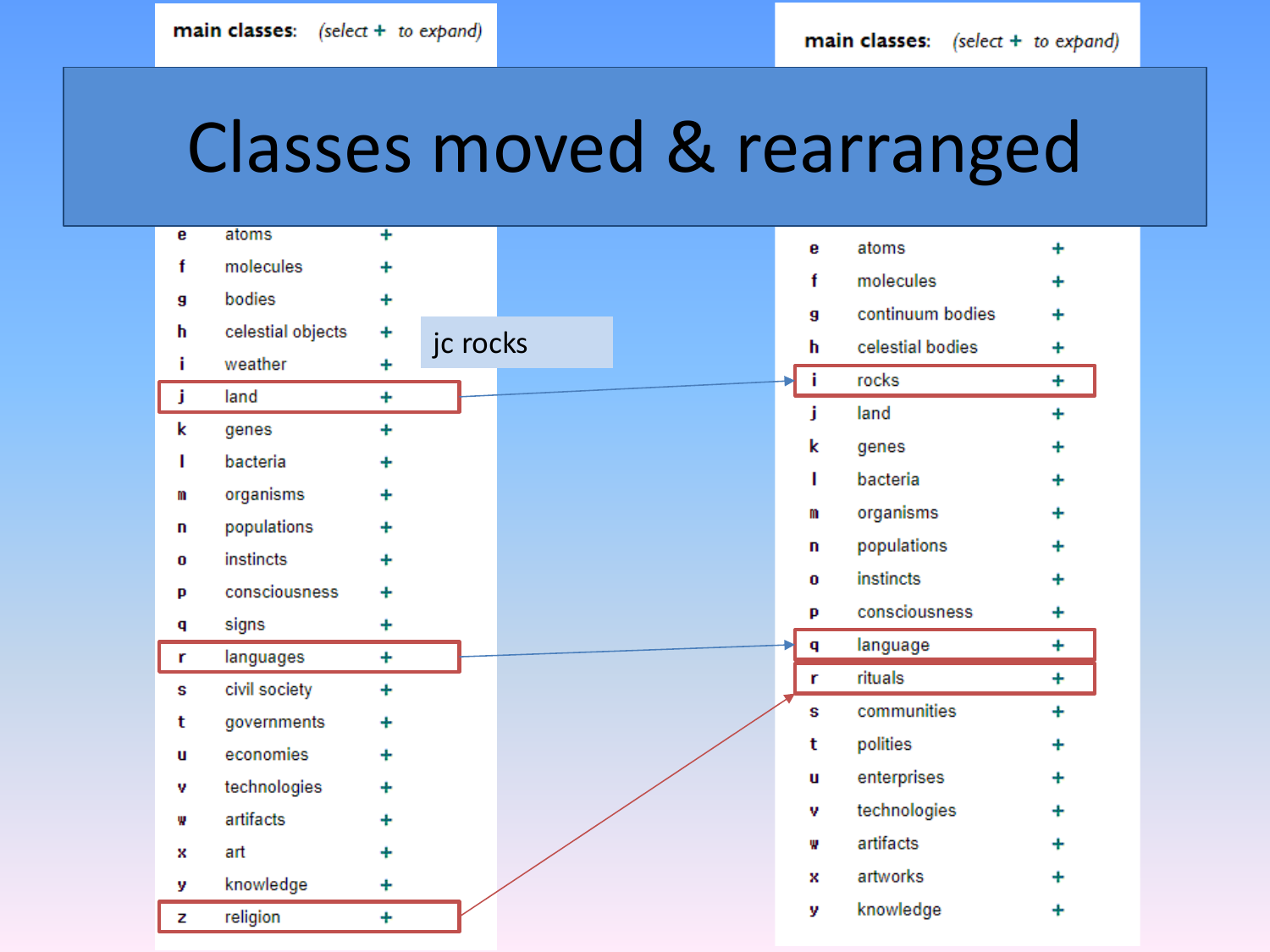#### Classes expanded

#### e.g. *al* 'algebraic structures'

| al /ɛla/                                  | algebraic structures [algebra, abstract algebra] $\approx$<br><b>DDC 512</b> |
|-------------------------------------------|------------------------------------------------------------------------------|
| <b>ytcme</b> / $\frac{1}{1}$ atasam<br>e/ | textbooks, didactic expositions $\leftarrow$ yl schools                      |
| 009 /ɔwɔɲɔ/ $[y]$                         | in document format                                                           |

#### example

- al ytcme "algebraic structures: textbooks", or
- al009cme "algebraic structures, in textbooks"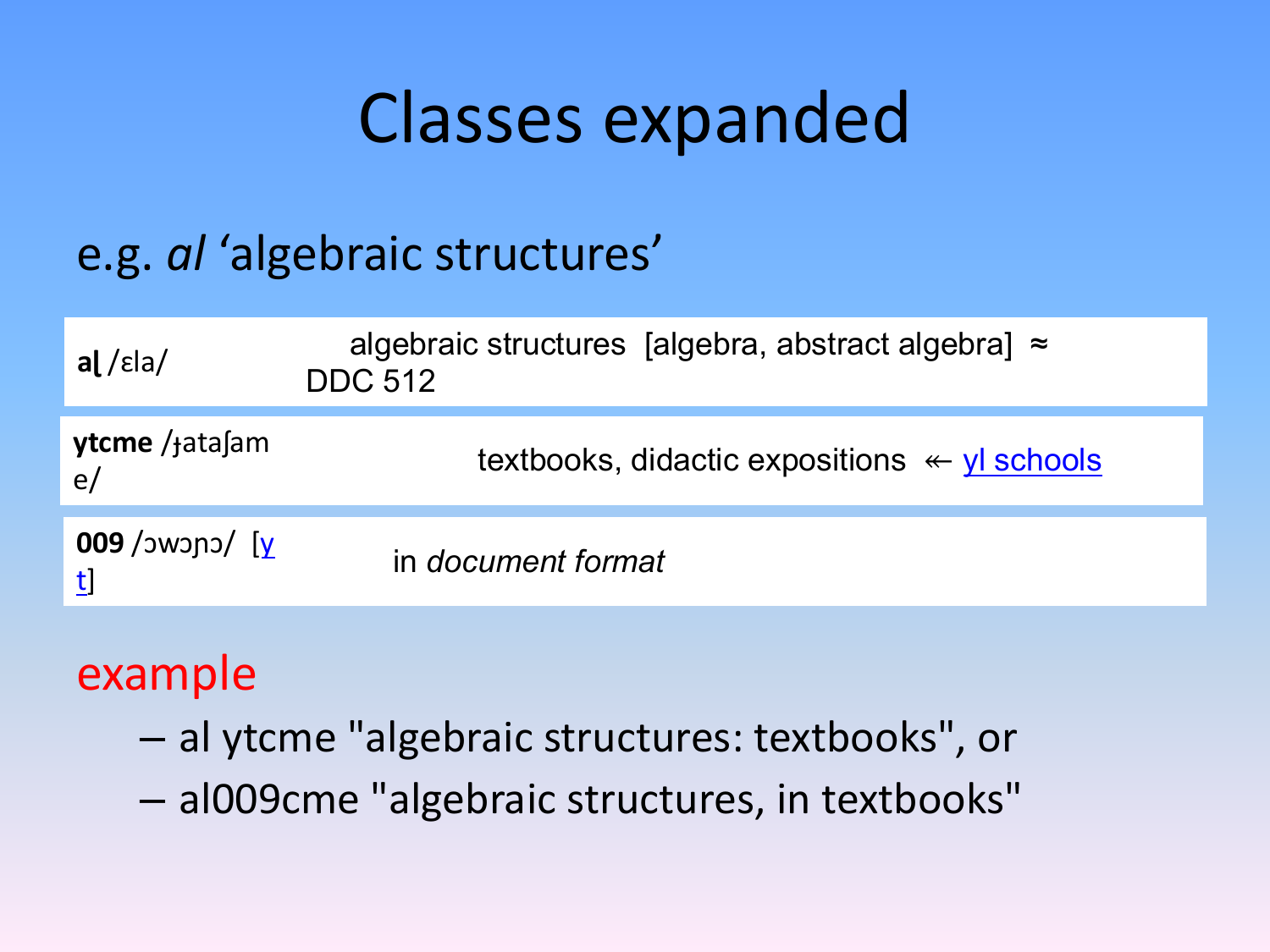### Notation improved

#### For Dates and Quantities

| $j$ agX / $j$ $k$ gaxaw/ |                                 | dates, days $\leftarrow$ an quantities |  |
|--------------------------|---------------------------------|----------------------------------------|--|
|                          |                                 |                                        |  |
| ا ⊘                      | $j$ ag / $7$ $E$ ga/            | months                                 |  |
| $\triangledown$ ρ        | $j$ agX / $j$ $\epsilon$ gaxaw/ | dates, days « an quantities            |  |
| $\triangledown$ ρ        | jagXb /38gaxawba/               | 1st                                    |  |
| ا ⊘                      | jagXc /38gaxawfa/               | 2nd                                    |  |
| ہ ⊽                      | jagXd /38gaxawda/               | 3rd                                    |  |
| ہ ⊽                      | jagXe /38gaxawe/                | 4th                                    |  |
| $\triangledown$ ρ        | jagXf /38gaxawfa/               | 5th                                    |  |

#### an /εna/ **quantities, amounts, numbers ≈ DDC 513**

| ہ ⊽    | $an$ / $\epsilon$ na/  | quantities, amounts, numbers $\approx$ DDC 513 |
|--------|------------------------|------------------------------------------------|
| - ⊽- o | $anb$ / $enaba$        | negative quantities                            |
| ہ ⊽    | $and \#y$ /enadawawja/ | positive quantities                            |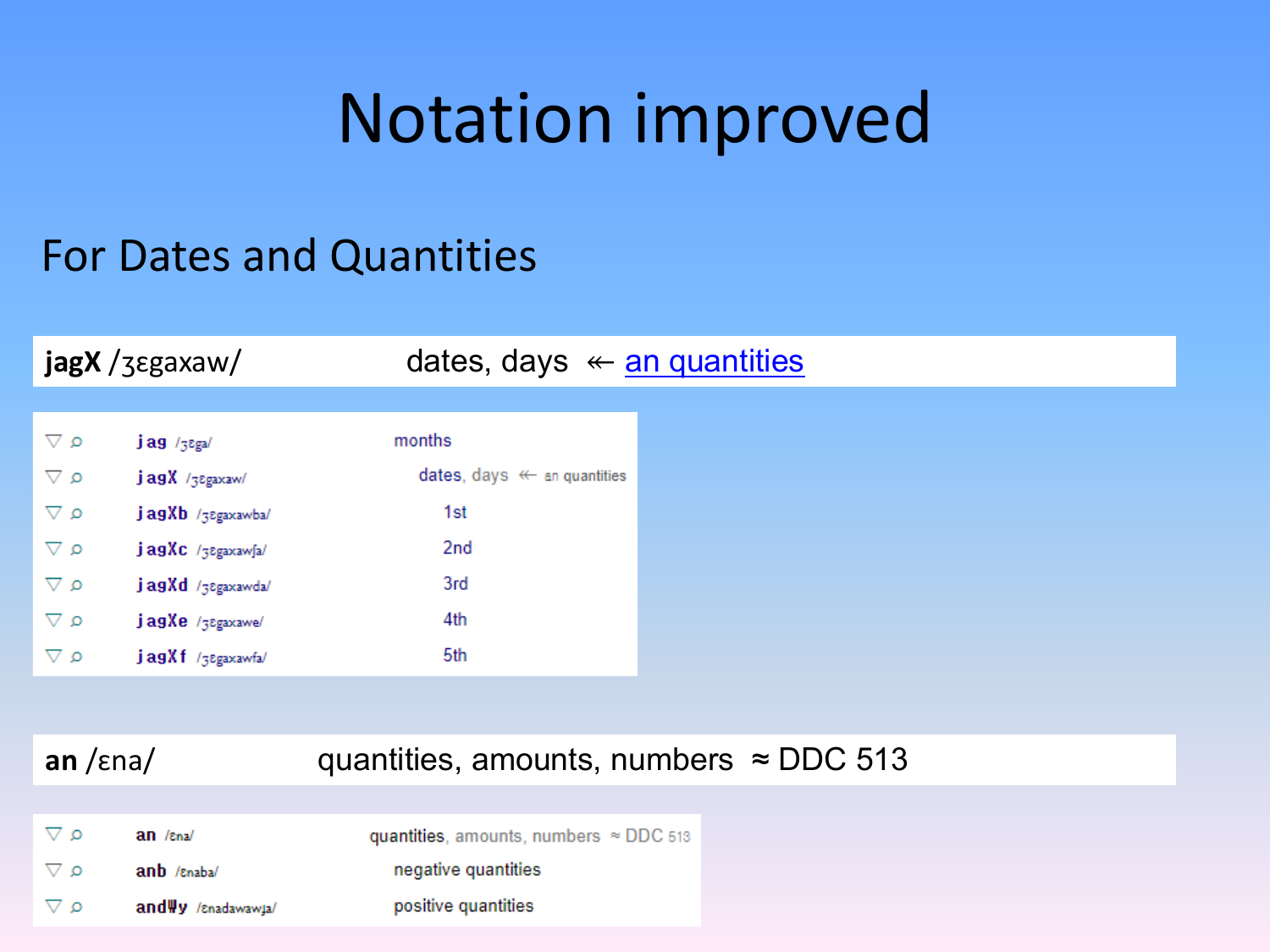# ILC1 vs. ILC2 categories reordered

- at *time 1* at *time*
- 
- 
- 
- 
- 
- 
- like *pattern 8* as *form* of *kind 9* of *kind*
- under *aspect 0* as for *perspective*
	-
- in *place 2* in *place*
- through *process 3* by *agent* (was *36*)
- made of *element 4* **affected by** *disorder* **(new)**
- with *organ 5* with transformation (was *3*)
- from *origin 6* having *property* (partly new)
- to *destination 7* with *part* (was 4+5)
	-
	-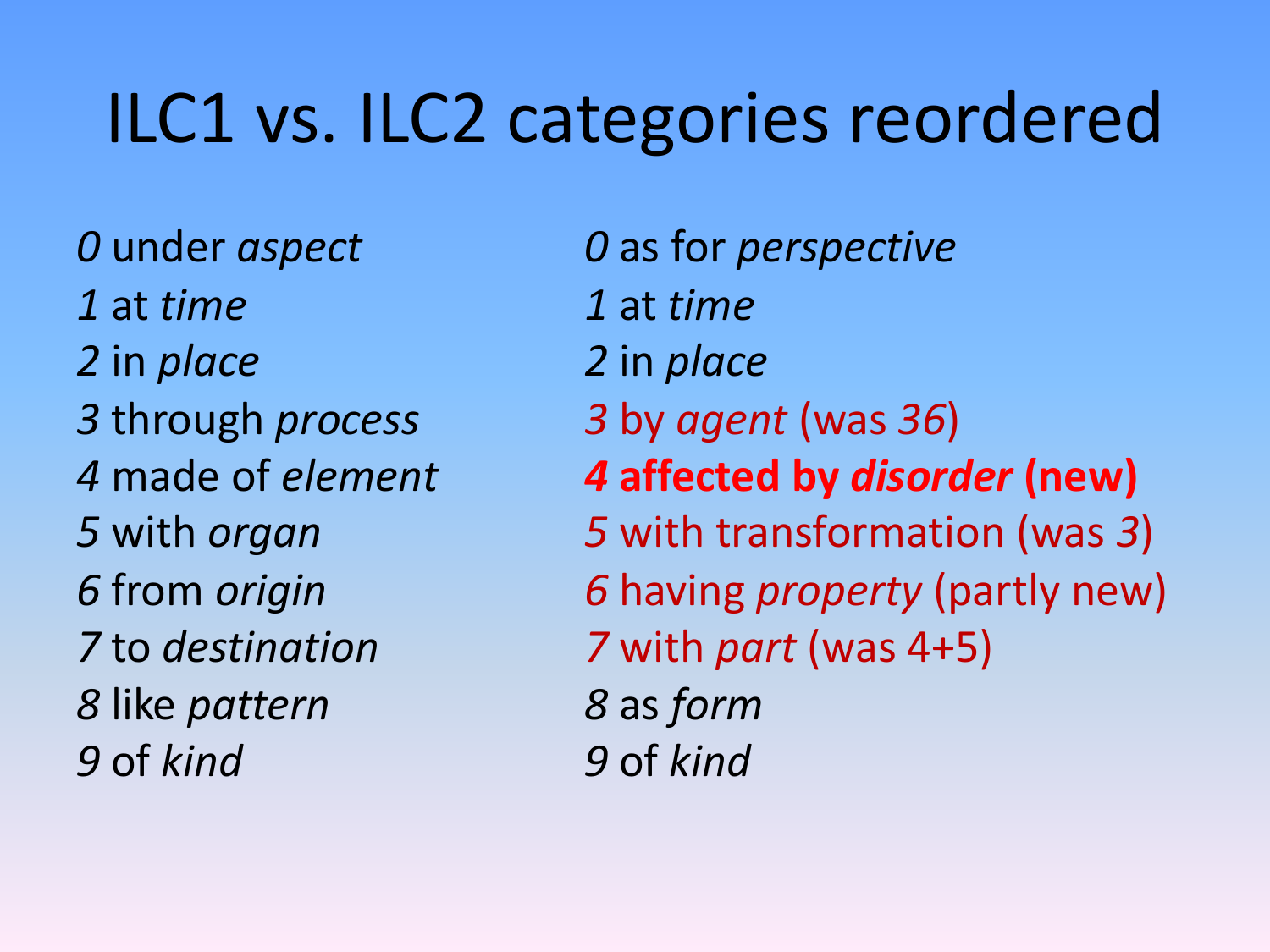### New notation for facets

- Only facets with -*9-* have shortened notation
- Facets as semantic categories ≠ as syntactic specification (cf. Coates 1973; Hudon and Fortier 2018):

*w* artifacts *wah* mechanical components *wahh* wheels (alone)

| w97 [wah] with component |                       |  |  |
|--------------------------|-----------------------|--|--|
| WV                       | vehicles              |  |  |
| wv97hh                   | vehicles, with wheels |  |  |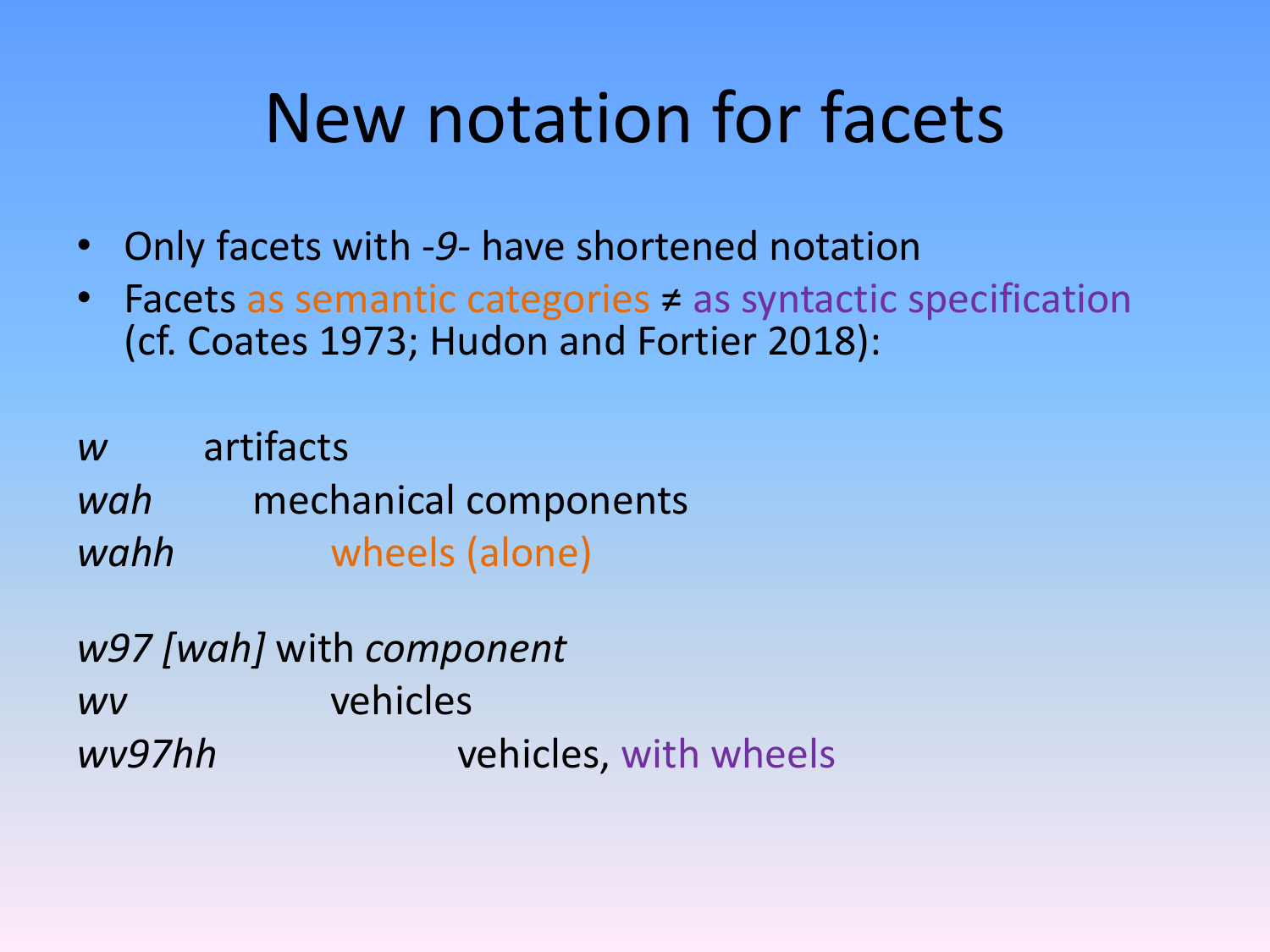### ILC2 representation

- Available as HTML at http://www.iskoi.org/ilc/ilc.php
- Being converted into SKOS at Uni South Wales Hypermedia Research Unit (Binding & Tudhope)
- Not all structural elements can be represented in SKOS (see Gnoli et al. 2011)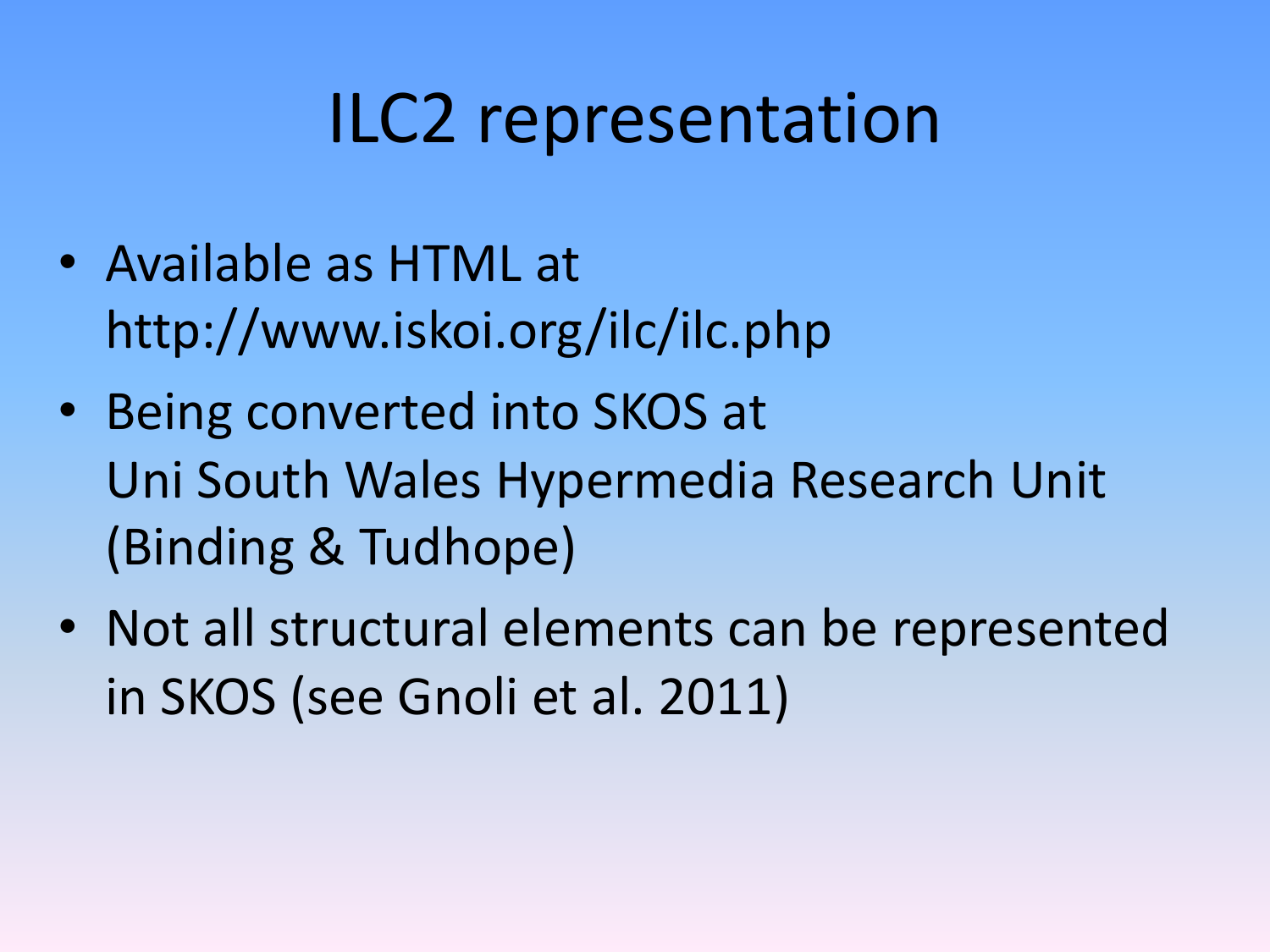## Recent application: BARTOC (1)

#### • 200 top-rated KOSs indexed by ILC1

| New: BARTOC Federated Asynchronous Search Tool | <b>About BARTOC</b> | Contact | Top-rated content | Recent content |  |
|------------------------------------------------|---------------------|---------|-------------------|----------------|--|
| BARTOC.org                                     |                     |         |                   | GO             |  |
|                                                |                     |         |                   |                |  |

| <b>TITLE</b>                                    | RATING DDC      |                                                               | <b>ILC</b>                       | <b>EUROVOC</b>          |
|-------------------------------------------------|-----------------|---------------------------------------------------------------|----------------------------------|-------------------------|
| Thesaurus of Clinical Signs                     | 7.702<br>points | 616 Diseases                                                  | mg30: diseases, sh: health care  | illness                 |
| Wikidata                                        | 6,284<br>points | 001 Knowledge, 005 Computer programming,<br>programs and data | V: general class, wtws: the Web  | data collection         |
| Universal Decimal Classification                | 5,610<br>points | 001 Knowledge                                                 | V: general class, sql: libraries | document indexing       |
| International Classification of Diseases        | 5,608<br>points | 616 Diseases                                                  | mq30: diseases, sh: health care  | illness                 |
| International Classification of Primary<br>Care | 4,164<br>points | 610 Medicine and health                                       | sh: health care, mg30; diseases  | health care             |
| Global Agricultural Concept Scheme              | 3,988<br>points | 570 Biology, 630 Agriculture                                  | vj: subsistence                  | agronomy, life sciences |

#### <http://www.bartoc.org/en/top-rated-points>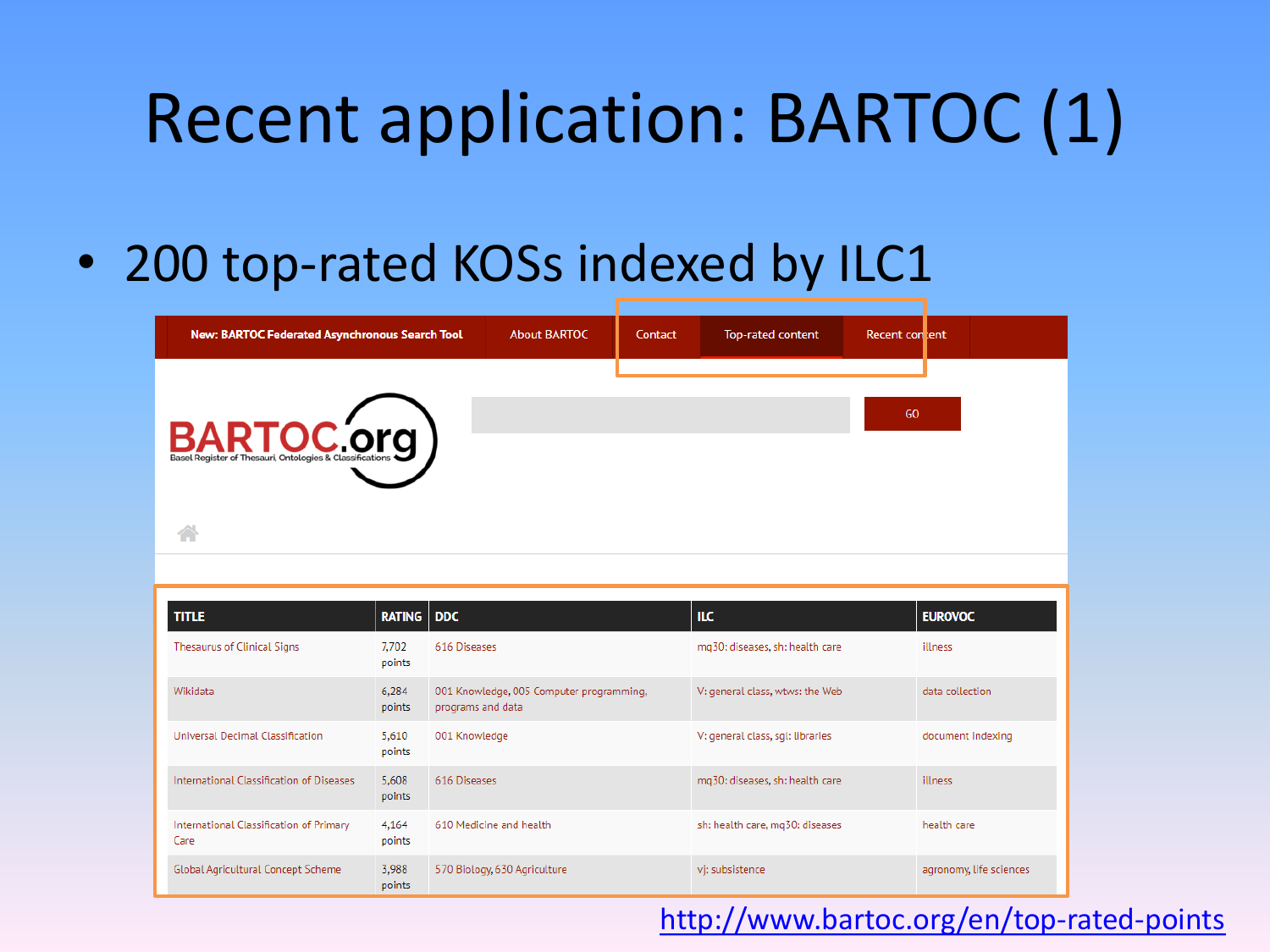# Recent application: BARTOC (2)

#### • Comparison with DDC (Gnoli et al. 2018)

| <b>DDC</b>                                                    | ILC.                                  |                              |
|---------------------------------------------------------------|---------------------------------------|------------------------------|
| 616 Diseases                                                  | mq30: diseases, sh: health care       |                              |
| 001 Knowledge, 005 Computer programming,<br>programs and data | V: general class, wtws: the Web       |                              |
| 001 Knowledge                                                 | V: general class, sgl: libraries      |                              |
| 616 Diseases                                                  | mq30: diseases, sh: health care       |                              |
| 610 Medicine and health                                       | sh: health care, mq30: diseases       |                              |
| 570 Biology, 630 Agriculture                                  | vj: subsistence                       |                              |
| 001 Knowledge                                                 | V: general class, tUE: European Union |                              |
| 577 Ecology                                                   | n: populations                        | <b>Basel Register of The</b> |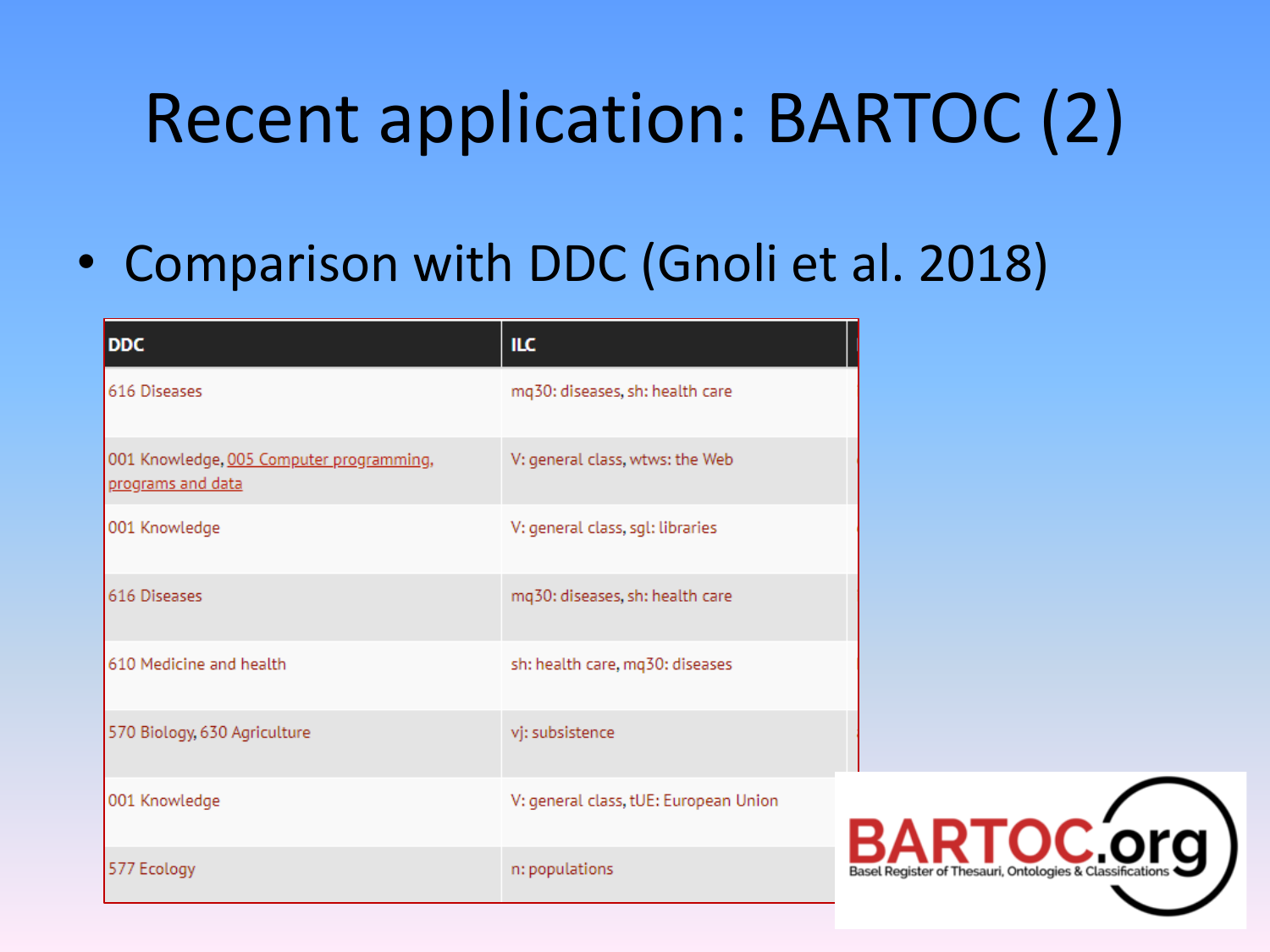# Recent application: BARTOC (3)

#### • Indexing by ILC2 planned Ex) Thesaurus of Clinical Signs

[ILC1] mq30: diseases [ILC2] mqad: diseases

| $mq$ /maca/  | animals, metazoa [zoology] $\approx$ DDC 590                                                                                    |
|--------------|---------------------------------------------------------------------------------------------------------------------------------|
| mq30 $[:]$   | affected by disease, illness,<br>disability, disorder,<br>syndrome [pathology, nosology]                                        |
| mqad /maceda | diseases, illnesses, disabilities, disorders,<br>syndromes [animal pathology, nosology, epidemiology,<br>medical $\sim$ DDC 616 |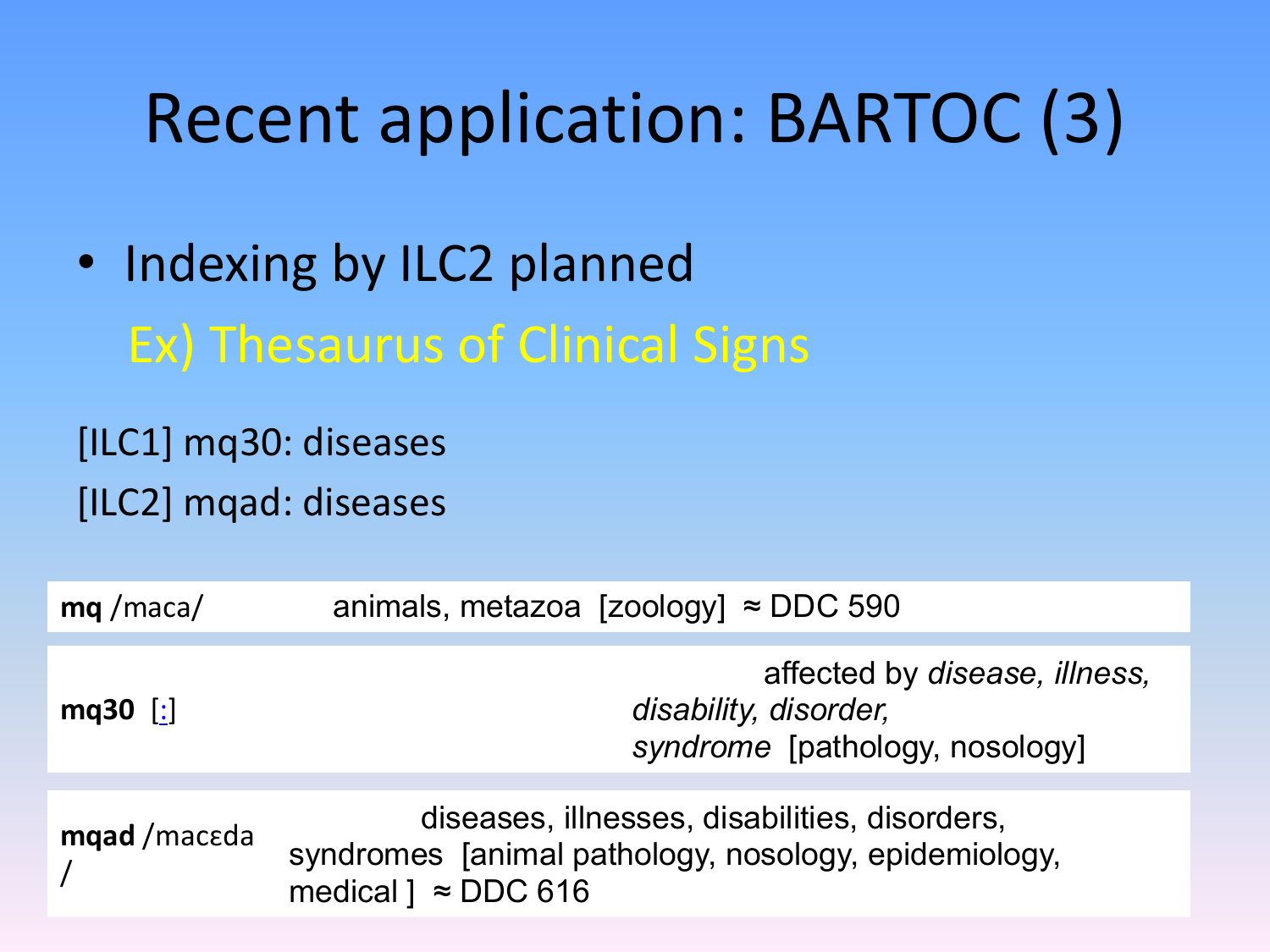• Indexing byILC2 planned (Cont'd)

[ILC1] sh: health care  $\rightarrow$  (s: civil society) [ILC2] vm: health care  $\rightarrow$  (v: technology)



mqad: diseases, vm: health care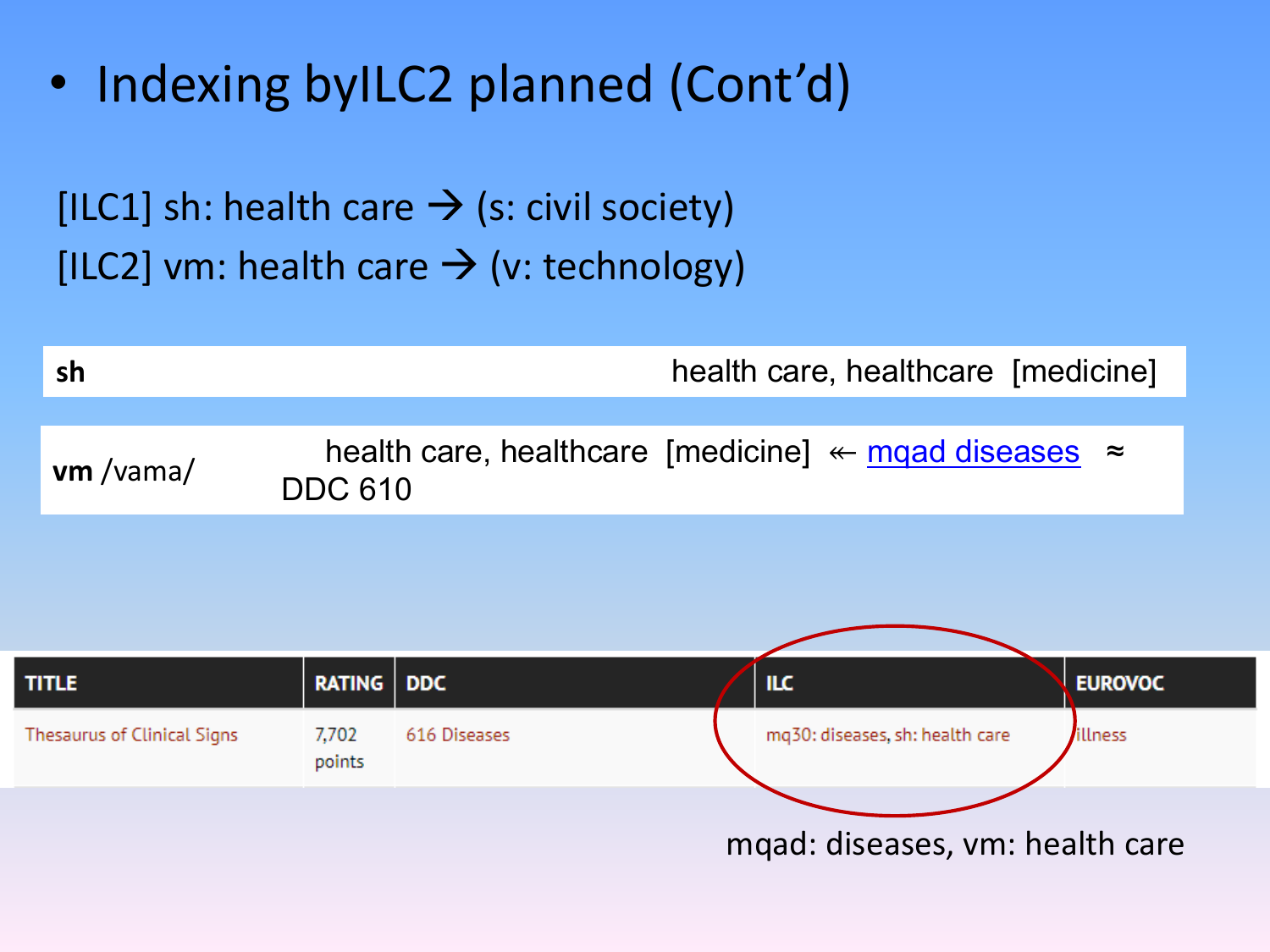# Reclassification Test (ILC1  $\rightarrow$  ILC2)

| ILC1                          | ILC2                            |
|-------------------------------|---------------------------------|
| V: general class              | V: general class                |
| c: energy                     | d: energy                       |
| c9h: thermal energy           | damt: thermal energy            |
| cl: electromagnetic radiation | darl: electromagnetic radiation |
| f: molecules                  | f: molecules                    |
| faWc: inorganic compounds     | fcWe: inorganic compounds       |
| fdWu: organic compounds       | fhWu: organic compounds         |
| ij: snow                      | jakin: snow                     |
| ita: climate of ice-caps      | jalb: climate of ice-caps       |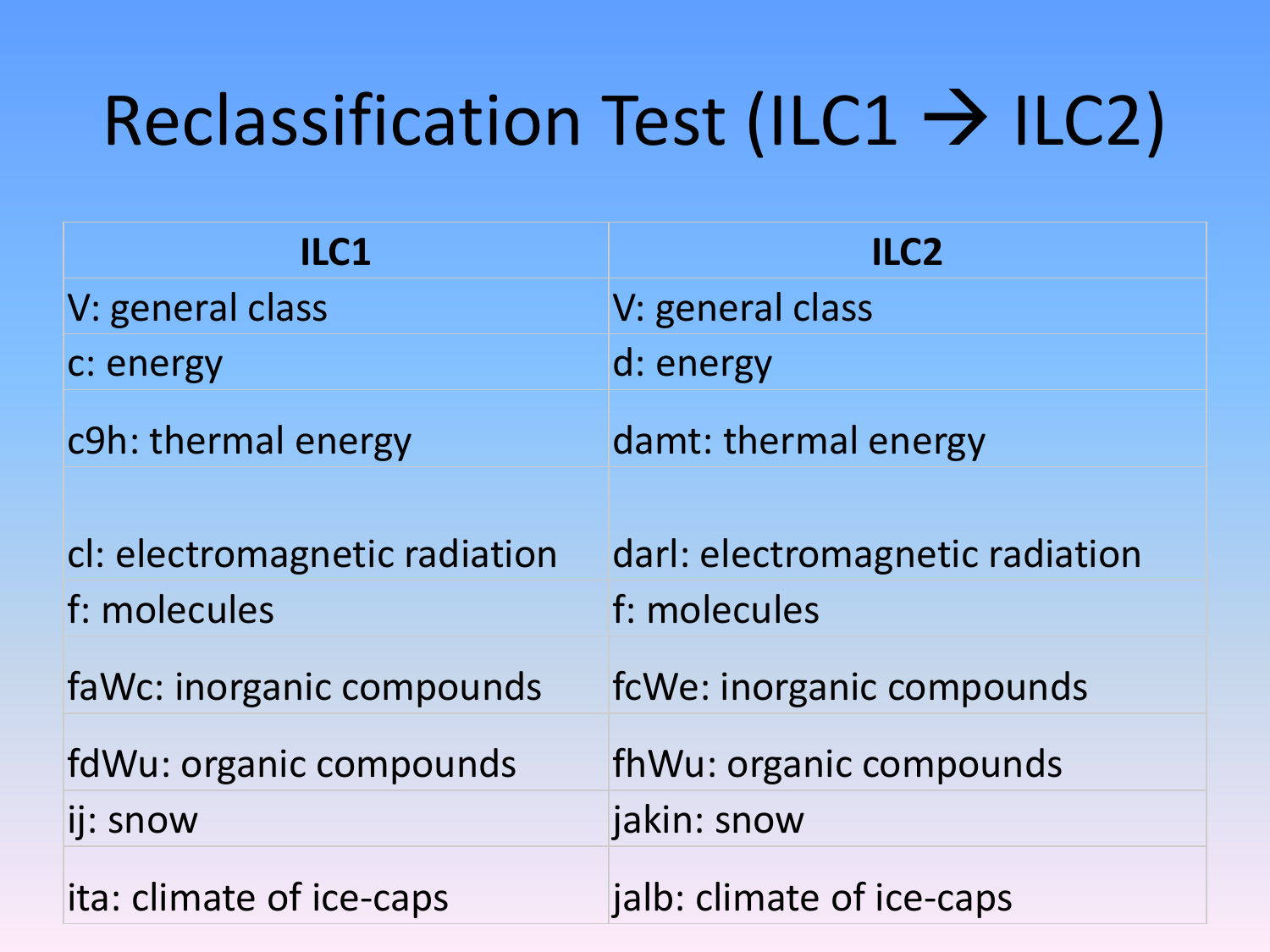#### References

- Coates, E.J. "The role of classification in information retrieval: action and thought in the
- contribution of Brian Vickery." J. Doc. 44(3)1988, p.216-225.
- Gnoli, Claudio. (2017a). "Classifying phenomena, part 2: Types and levels". *Knowledge organization* 44, no. 1: 37-54.
- Gnoli, Claudio. (2017b). "Classifying Phenomena, Part 3: Facets." In Dimensions of Knowledge: Facets for Knowledge Organization, ed. Richard Smiraglia and Hur-Li Lee. Würzburg: Ergon: 55-67.
- Gnoli et al. (2011). Representing the structural elements of a freely faceted classification. In: Classification and ontology: formal approaches and access to knowledge: proceedings of the International UDC Seminar, 19-20 September 2011 The Hague, Netherlands.
- Gnoli et al. (2018). Phenomenon-based vs. disciplinary classification: possibilities for evaluating and for mapping: Proceedings of the Fifteenth International ISKO Conference 9-11 July 2018 Porto, Portugal.
- Gnoli, Park, and Ledl. (2019). Dimensional analysis of subjects: indexing KOSs in BARTOC by phenomena, perspectives, documents and collections: Presentation Paper of the First ISKO LC Conference 20-21 June 2019 Brussels, Belgium.
- Hudon and Fortier (2018). Facet: itself a multifaceted concept: Proceedings of the Fifteenth International ISKO Conference 9-11 July 2018 Porto, Portugal.